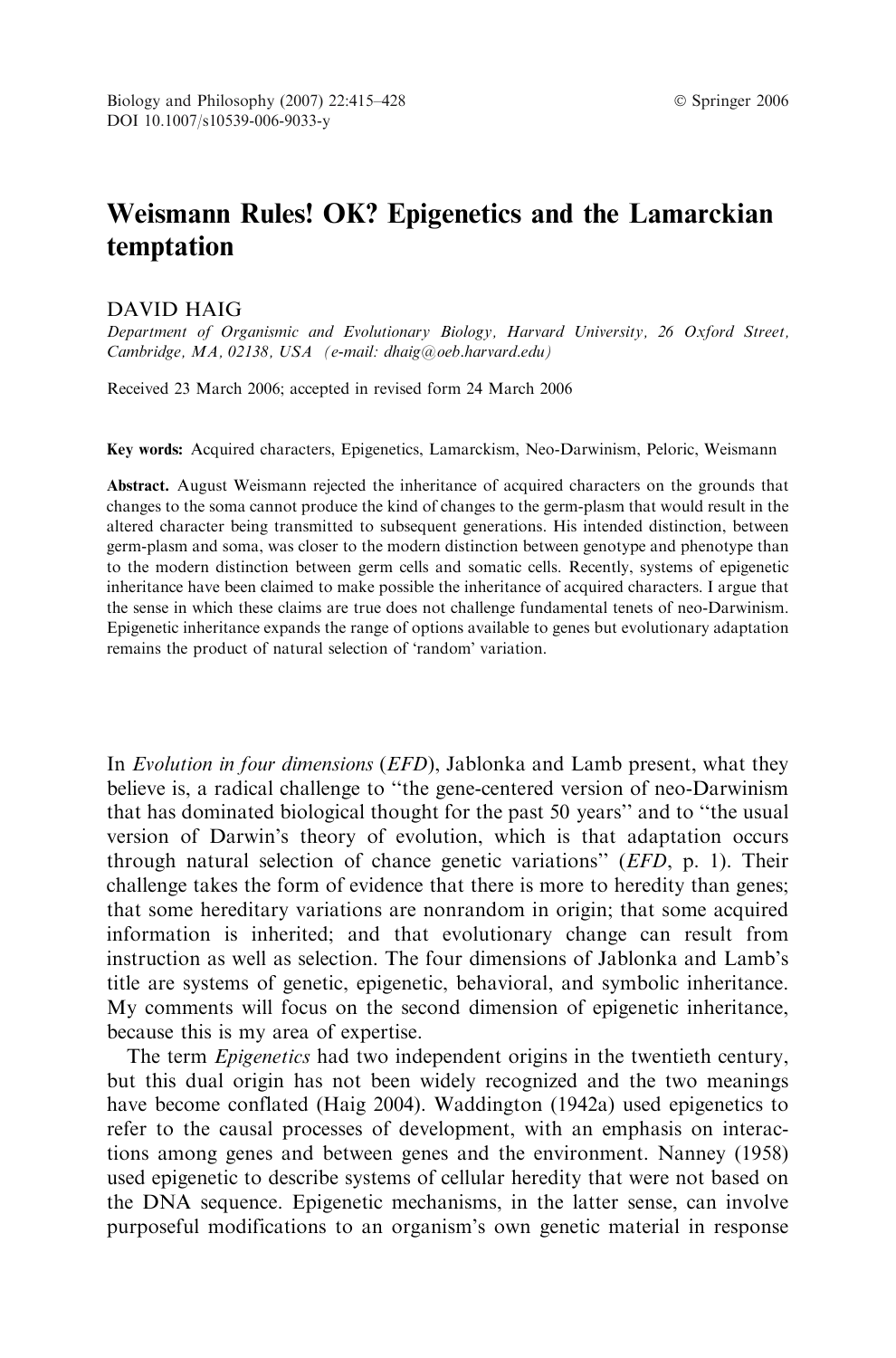to environmental or other stimuli. Jablonka and Lamb (1989, 1995, 2002, EFD) and others (Monk 1995; Varmuza 2003a) have therefore argued that heritable epigenetic modification of DNA in the germline makes possible a form of Lamarckian inheritance. This inference has been described as ''subversive'' (Jablonka and Lamb 2002) and as a ''renaissance of heresy'' (Varmuza 2003a).

#### Neo-Darwinism

Neo-Darwinism means different things to different people, but the term was originally employed as a label for the uncompromising rejection of the inheritance of acquired characters by August Weismann and his followers. Romanes (1888) coined the adjective Neo-Darwinian to refer to a doctrine with which he disagreed, and since that time there have probably been more critics of neo-Darwinism than there have been self-described neo-Darwinists (although I am happy to accept the label for myself). In Romanes' view, Weismann wished to establish ''for natural selection a sole and universal sovereignty which was never claimed for it by Darwin himself.'' Romanes objected to the description of this doctrine as Darwinism because Darwin himself was prepared to accept an evolutionary role for the effects of use and disuse. ''There is no need to confuse the issues by the use of historically inaccurate terms. The school of Weismann may properly be called Neo-Darwinian: pure Darwinian it certainly is not.''

Weismann's rejection of the inheritance of acquired characters was based on his concept of the germ-plasm.<sup>1</sup> In each generation, the body develops from a single cell. Such cells contain a substance, germ-plasm, that ''has remained in perpetual continuity from the first origin of life'' (Weismann 1891, p. 105) and that resides in the chromatin of the cell nucleus. The germ-plasm is composed of 'ids.' Each id contains all the determinants necessary to produce a complete individual.<sup>2</sup> Heritable changes in a body's form must originate indirectly from

<sup>&</sup>lt;sup>1</sup> My discussion of Weismann's ideas is based on Weismann (1891, 1893, 1904). These are works in English, rather than Weismann's native German. Weismann, himself, warned of shifts in nuance that could arise from a reliance on translations. When Herbert Spencer (1893) complained about Weismann's facile use of the phrase ''it is easy to imagine ...,'' Weismann (1893) objected that the phrase was not his but ''a somewhat too free translation of various phrases in the original German." One of these phrases "so könnte man immerhin daran denken dass..." would, in Weismann's opinion, have been better, if somewhat inelegantly, translated as ''one could perhaps even think to explain this by assuming ...''.

<sup>2</sup> Weismann's 'id' survives in haploid (single id) and diploid (double id) (see Strasburger 1894, 1906).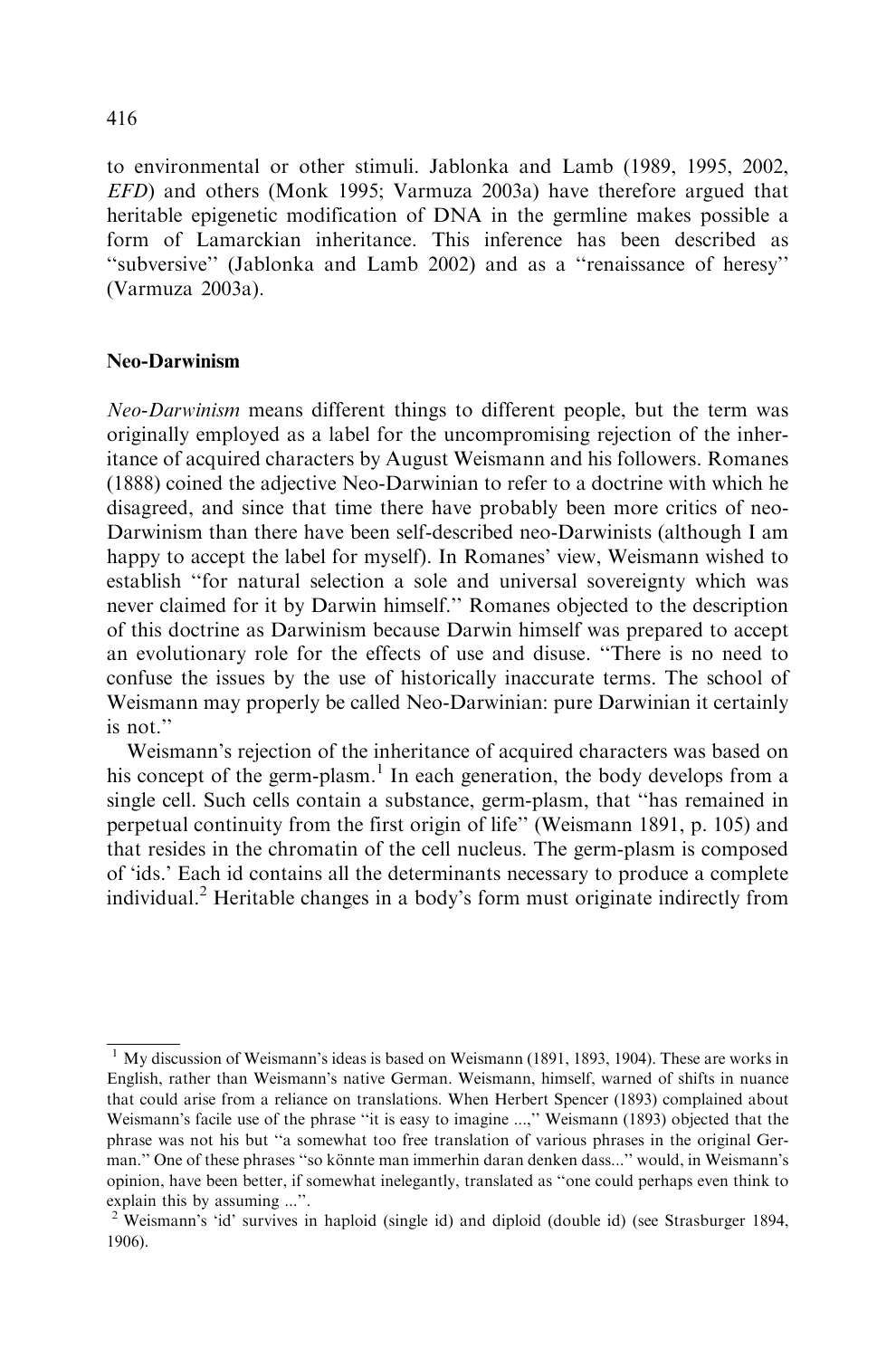changes in the determinants, not directly from changes in the body itself.<sup>3</sup> If the determinants are not tiny replicas of the parts determined, how could a change in a part cause a change in the part's determinant such that the acquired character was faithfully re-created in subsequent generations? An extended quotation will make Weismann's reasoning clear:

''I further believe that hardly any one would maintain that it is impossible for the reproductive organs to be influenced by correlation. But this is very far from the admission that such changes would occur in the germ-cells as would be necessary for the inheritance of acquired characters. For such transmission to occur it would be necessary for the germ-plasm (the bearer of hereditary tendencies) to undergo a transformation corresponding to that produced by the external influences; – such a transformation as would cause the future organism to spontaneously develope changes similar to those which its parent had acquired. But since the germ-plasm is not an organism in the sense of being a microscopic facsimile which only has to increase in size in order to become a mature organism, it is obvious that the developmental tendencies must exist in the specific molecular structure, and perhaps also in the chemical constitution of the germ-plasm itself. It therefore follows that the changes in the germ-plasm which would be required for the transmission of an acquired character must be of an entirely different nature from the change itself acquired by the body of the parent plant: and yet it is supposed that the former is produced by the latter as a result of correlation'' (Weismann 1891, p. 414).

Here, and elsewhere, Weismann accepts the possibility of influences of the body and environment on the germ-plasm, but disputes that these influences can be the basis for the inheritance of acquired characters: ''How could it happen that the constant exercise of memory throughout the lifetime, as, for instance, in the case of an actor, could influence the germ-cells in such a way

<sup>&</sup>lt;sup>3</sup> Weismann's argument against the inheritance of acquired characters is often claimed to be based on the early sequestration of germ-cells. However, this is a misrepresentation of his views: ''It is evidently unimportant, as regards the question of heredity, whether this separation takes place early or late, inasmuch as the molecular constitution of the reproductive substance is determined before the beginning of development'' (Weismann 1891, p. 74). Weismann recognized that ''in most cases the generations of germ-cells do not arise immediately from one another as complete cells, but only as minute particles of germ-plasm. This latter substance, however, forms the foundation of the germ-cells of the next generation, and stamps them with their specific character'' (ibid, p. 174). It was this immortal germ-plasm that was passed from generation to generation and that contained the determinants of somatic characters. Acquired characters could not be inherited because changes in the soma did not induce corresponding changes of the determinants.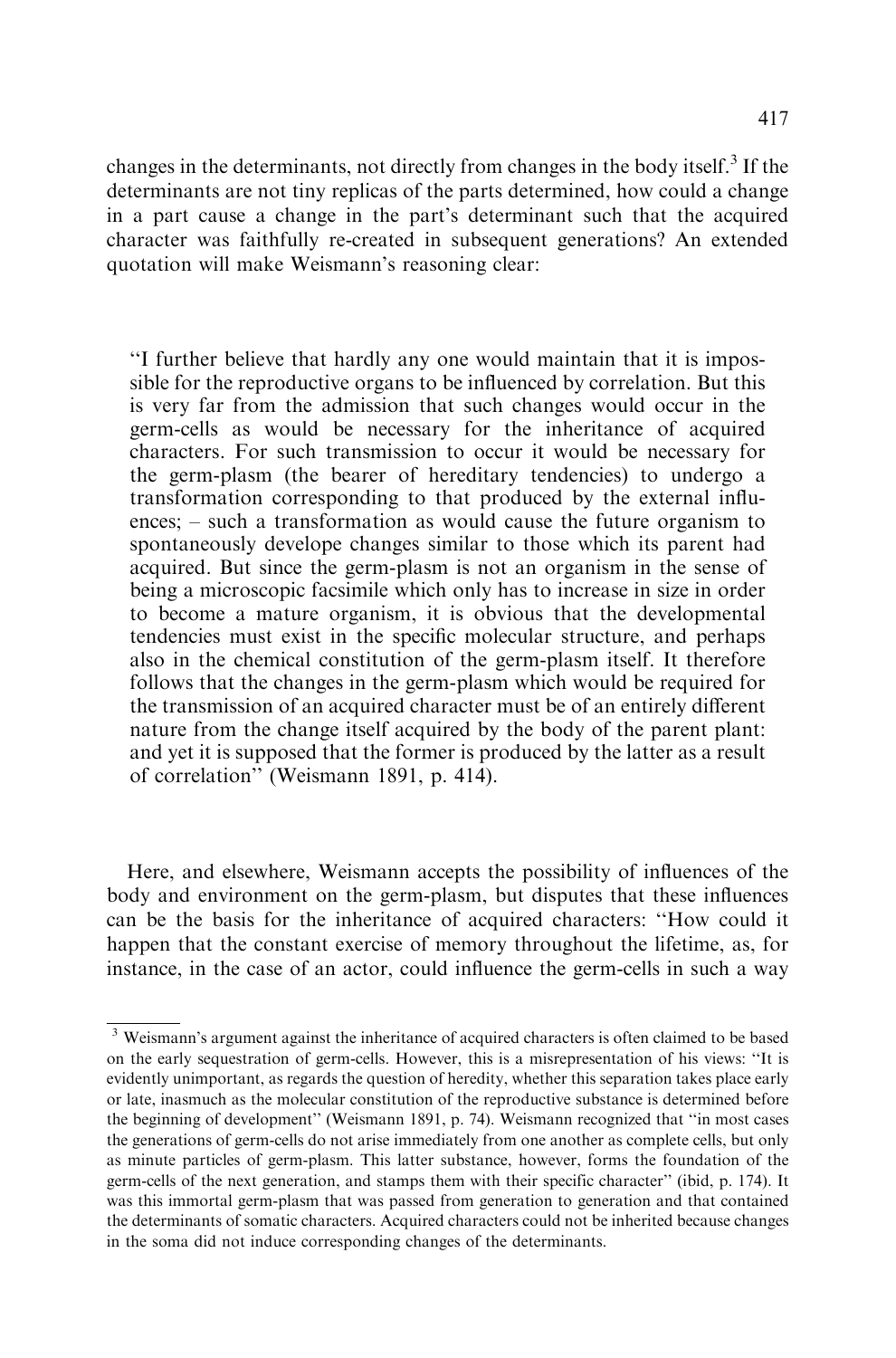that in the offspring the same brain-cells which presided over memory will likewise be more highly developed – that is, capable of greater functional activity? ... I can only compare the assumption of the transmission of the results of memory-exercise to the telegraphing of a poem, which is handed in in German, but at the place of arrival appears on the paper translated into Chinese'' (Weismann 1904, p. 107).

One of Weismann's most effective gambits against those who doubted the efficacy of natural selection was to find examples of exquisite adaptation that could not have evolved through the inheritance of the effects of use and disuse. Thus, Weismann argued that the intricate exoskeletons of insects could not have evolved by the effects of use and disuse, because the exoskeleton acquired its final, non-living form before becoming functional and could therefore not be modified by the effects of muscular action. Neo-Lamarckians viewed instincts as inherited habits, but many instinctive behaviors are performed once during the life-cycle and never practised. Similarly, the sterile workers of social insects had evolved elaborate behaviors and structures even though they never produced offspring to whom they could transmit acquired characters.

The major focus of Weismann's critique was on the implausibility of the inheritance of acquired characters as a mechanism of heredity not its implausibility as an explanation of adaptation. The question of efficient or proximate causes was very much in the foreground. The question of final or ultimate causes was also present, but in the background. We tend to miss this emphasis of the late nineteenth-century debate because we now accept something close to Weismann's theory of the continuity of the germ-plasm. Alternative models such as Darwin's provisional theory of pangenesis, in which every part of the body gave rise to infinitessimal gemmules that coalesced in the germ cells, have been discarded. But it was Mendel and the double helix, rather than Weismann's arguments that were decisive in carrying the field.

Jablonka and Lamb  $(EFD, pp. 16–40)$  see a continuity of error from Weismann's neo-Darwinism (with its separation of germ-line and soma) through Modern Synthesis neo-Darwinism (with its separation of genotype and phenotype) via Molecular neo-Darwinism (with its 'central dogma' of a one-way flow of information from DNA to protein) into Selfish Gene neo-Darwinism (with its separation of replicators and vehicles). In their view, biological thinking about heredity and evolution is undergoing a revolutionary change that will dissolve the theoretical barriers that have been erected to deny information flow from the second to the first components of these dichotomies.

## Epigenetics I

Waddington (1942a) introduced 'epigenetics' to refer to the study of the "causal mechanisms" by which "the genes of the genotype bring about phenotypic effects.'' He believed that ''Neo-Darwinism involves a breach between organism and nature as complete as the Cartesian dualism of mind and matter'' and that an epigenetic consideration of evolution would go some way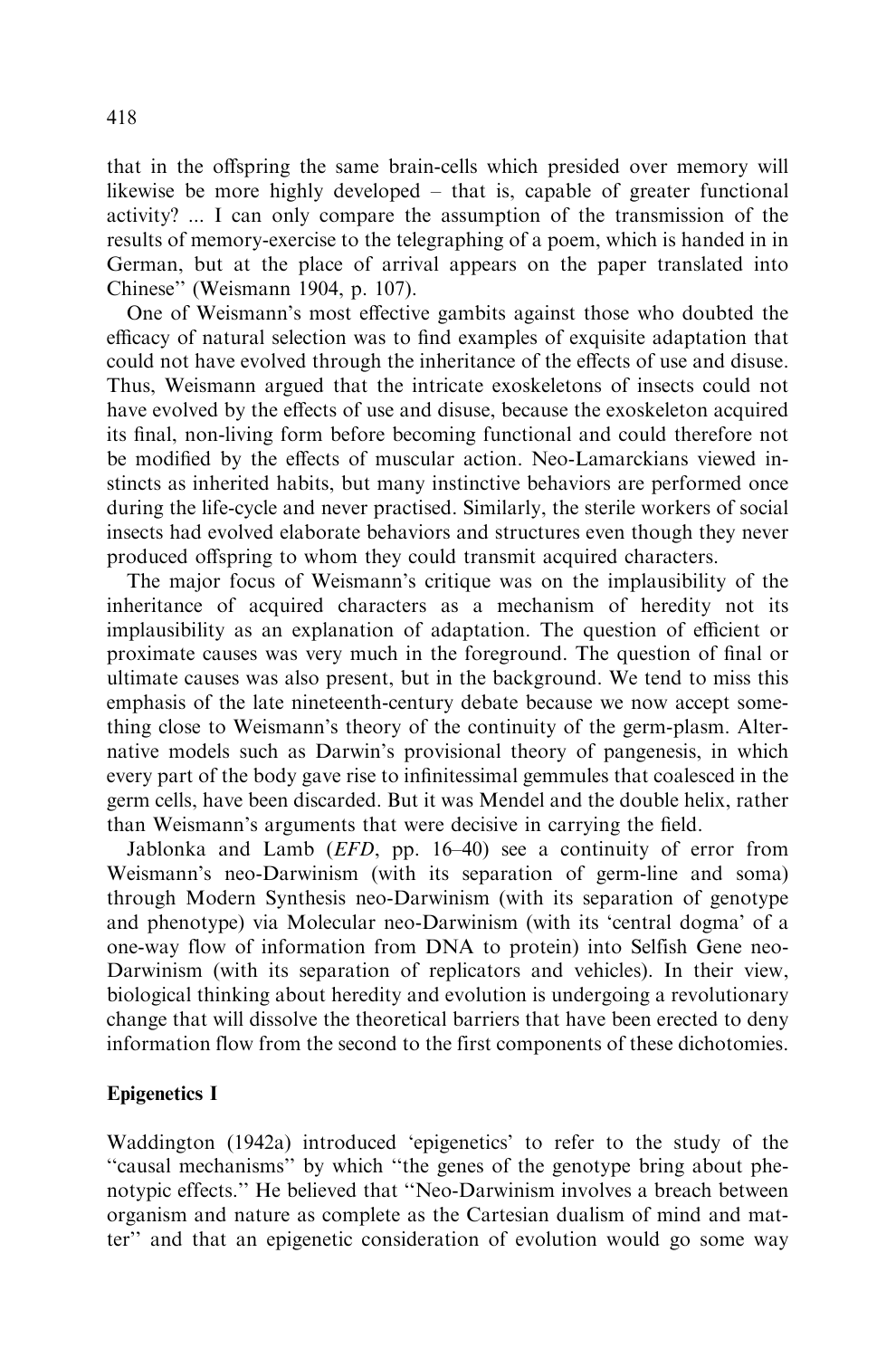toward healing the breach (Waddington 1953, p. ix)<sup>4</sup>. He objected to "The reigning modern view ... that, in nature, the direction of mutational change is entirely at random, and that adaptation results solely from the natural selection of mutations which happen to give rise to individuals with suitable characteristics'' (ibid, p. 151).

Waddington's concept of epigenetics invoked a causal role for the environment in developmental processes, and in the induction of alternative phenotypes. Thus, epigenetics could be considered to reopen the question of the inheritance of acquired characters. Waddington (1942b, 1959) proposed a mechanism, *genetic assimilation*, by which an acquired character (i.e., a character facultatively induced by an environmental stimulus) could come to be inherited (i.e., obligately expressed independently of the stimulus). Specifically, he envisioned a canalized developmental pathway that was initially evoked by an environmental stimulus to enhance an organism's adaptedness. The canalized pathway and the adaptive trigger were themselves straightforward products of natural selection. If the environmental stimulus were sufficiently predictable, then natural selection would favor induction of the pathway by a genetic switch that acted before, and anticipated, the stimulus. The proposed mechanism is interesting, and may be important, but does not challenge any fundamental tenets of neo-Darwinism. The facultative response was encoded in the germ-plasm and there was a subsequent change to the germ-plasm such that the facultative response was now constitutive. When he is not lambasting neo-Darwinists, Waddington concedes as much:

''The process of selection for the ability of an animal to react adaptively to its environment, leading to the genetic assimilation of the adaptive character, provides us with a way of understanding how 'acquired' characters may become inherited without our having to suppose that the external conditions have been responsible for calling into being the necessary genetic determinants.'' (Waddington 1953, p. 176)

Jablonka and Lamb also believe that ''genetic assimilation and selection in stressful conditions have been central to adaptive evolution" ( $EFT$ , p. 281), but neo-Darwinian theory would not be fundamentally challenged if this contention were true.

## Epigenetics II

Nanney (1958) was responsible for the second twentieth-century definition of epigenetics. Nanney was a critic of the triumphalist molecular genetics of his

<sup>4</sup> Waddington (1968) defined Neo-Darwinism ''in its strict sense'' as ''the mathematical models developed originally by Sewall Wright, Haldane, and Fisher, and elaborated since then by many later authors.''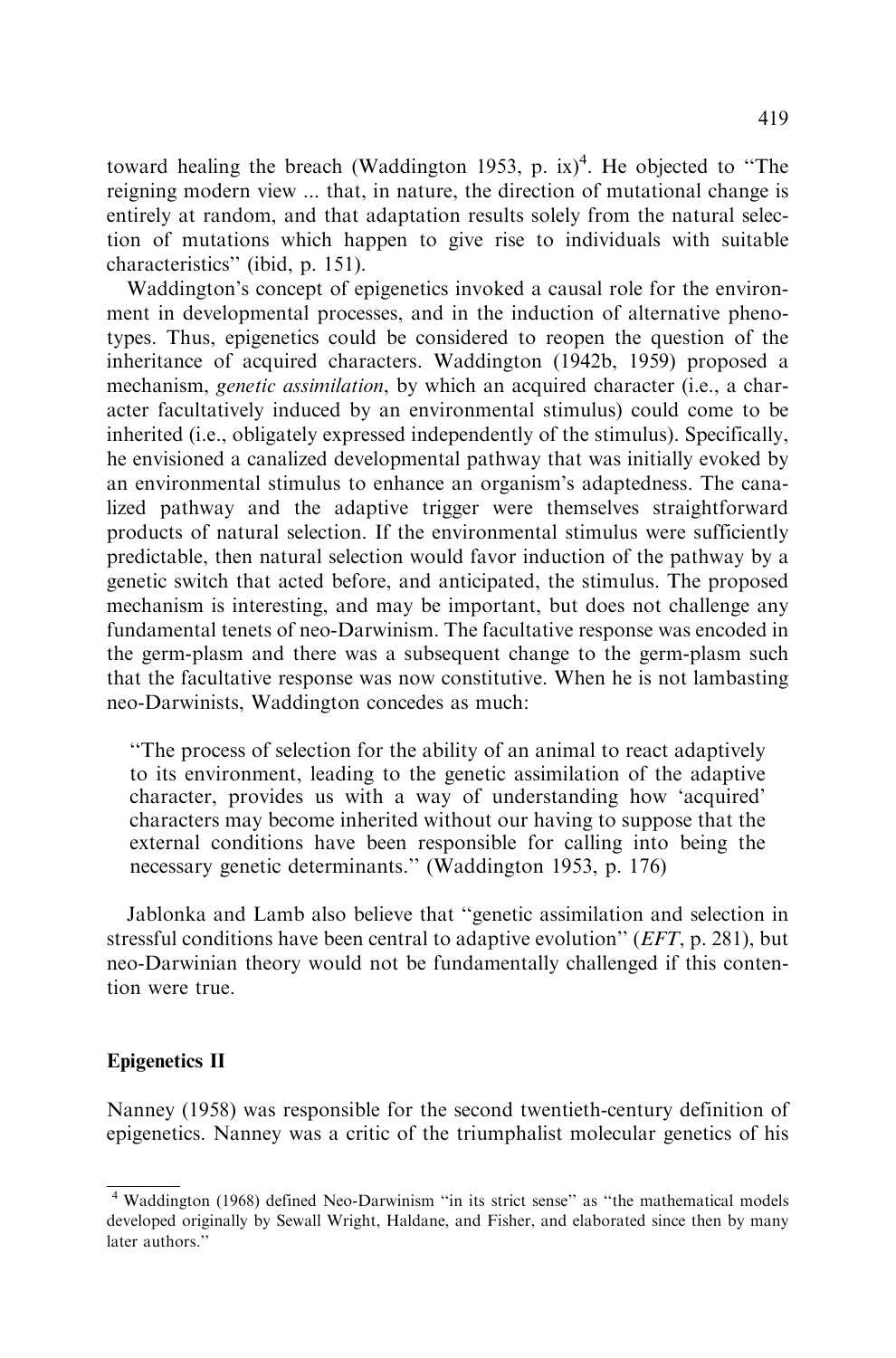day, rather than of neo-Darwinism. He chose 'epigenetic' to refer to mechanisms of cellular heredity that were not based on a ''template-replicating mechanism'' (i.e., were not based on semi-conservative replication of the double helix). From this beginning, epigenetic has come to refer to causes of heritable differences that are not dependent on changes in DNA sequence. The paradigmatic example of an epigenetic inheritance system is DNA methylation. Cells possess the molecular machinery for attaching methyl groups at particular sites on DNA (*de novo* methylation), of transmitting these methylation patterns to daughter cells (maintenance methylation), and of erasing the pattern of methylation either passively (by not expressing a maintenance methyltransferase) or actively (by mechanisms that are currently unknown).

Before considering the role of epigenetic modifications of the germ-plasm, it will be helpful to consider the role of epigenetics in somatic differentiation. The different cell types of a body possess the same DNA sequence but express different sets of genes and have different cellular phenotypes. Some of these differences are heritable (e.g., hematopoietic stem cells produce hematopoietic stem cells not hepatic stem cells). The process by which cells with a common genotype express different phenotypes is epigenetic (in both Waddington's and Nanney's sense of the term). A conventional neo-Darwinist interpretation would view these epigenetic mechanisms as 'switches' evolved by natural selection to enable genes to exhibit conditional behavior. By these means, genes can exhibit adaptive responses to environmental stimuli and can achieve a division of labor among cells. Not all epigenetic changes in somatic cells are adaptive, however. For example, the inappropriate activation or silencing of genes by epigenetic mechanisms has been implicated in various diseases, including cancer (Plass and Soloway 2002).

Two kinds of epigenetic modifications of germ-line DNA should be considered. The first kind consists of recurrent, reversible changes of epigenetic state (intergenerational switches). These can be considered analogous to the differentiation of alternative cell types by epigenetic mechanisms during somatic development. An example of such a switch is genomic imprinting, in which a gene's epigenetic state is determined by its sex of origin. In this case, a past environment (whether the gene was present in a male or female body in the previous generation) determines whether or not a gene is expressed in the current generation. What is 'best' for a gene when maternally-derived is sometimes different from what is best for the gene when paternally-derived. Genomic imprinting allows genes to play conditional strategies that depend on whether they are in a maternal or paternal role (Haig 1997). The switch to a maternal or paternal state is a directed *non-random* change that is *acquired* during an individual's life and *inherited* by its offspring.

One can imagine other kinds of adaptive epigenetic switches. Suppose that exposure of a parent to severe winters induces an epigenetic change in the germline that enables offspring to anticipate severe winters, perhaps by differentiating denser hair follicles, whereas repeated exposure to mild winters reverses this epigenetic effect. There are complications in how such a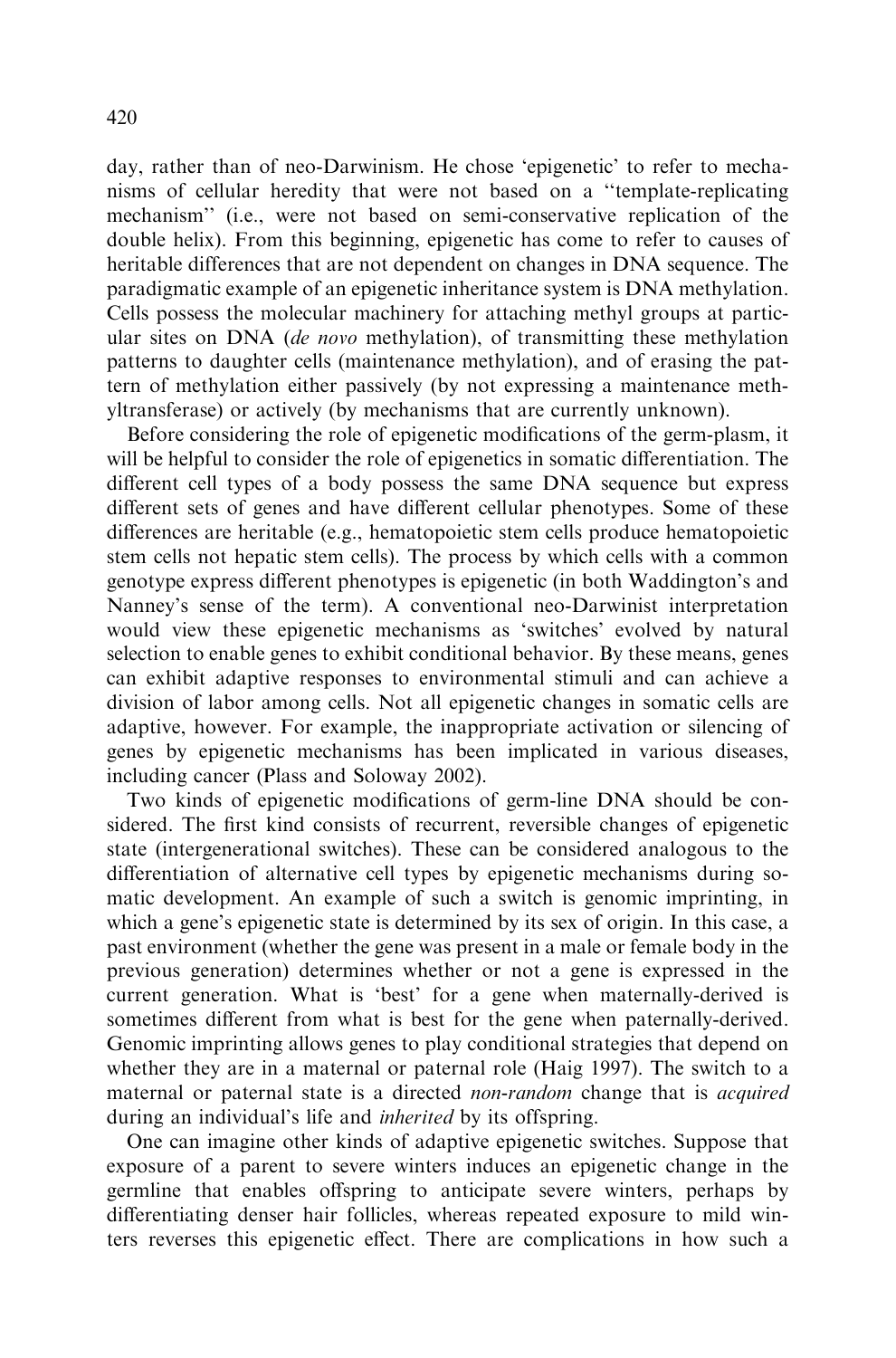mechanism would be implemented, given that each offspring has two parents, but one could, in principle, imagine such a mechanism evolving by natural selection.

A neo-Darwinist would make three points about epigenetic switches. First, the ability for a DNA sequence to switch epigenetic state should, at least in part, be a property of the DNA sequence itself, and, therefore, subject to natural selection on conventional mutations. Second, natural selection will eliminate switches with maladaptive effects but perpetuate, and refine, those with adaptive effects. Third, the additional 'information' represented by a DNA sequence's particular epigenetic state is repeatedly being reset. Thus, epigenetic switches do not involve cumulative, open-ended evolutionary change. Switches are wonderful tools that increase the options available to DNA sequences but, in themselves, should not challenge the beliefs of a neo-Darwinist. I prefer to think of heritable switches in epigenetic state as an expression of trans-generational ontogeny.

The second kind of epigenetic modification of the germ-line consists of moreor-less permanent epimutations that, once having occurred, are transmitted faithfully to future generations until the occurrence of the next epimutation. Such epimutations are potentially a source of long-term evolutionary information and of phylogenetic transformation, but are conceptually little different from genetic mutations. The foundational models of neo-Darwinism are older than the discovery of the double helix. Therefore, it is hardly surprising that these models are essentially neutral as to whether a heritable change is brought about by a change in DNA sequence or a change in cytosine methylation. If heritable epimutations resulted in phenotypic diversification in a genetically homozygous population, then those individuals with epimutations that enhanced their adaptedness to the local environment would leave more descendants and the favored epimutations would necessarily increase in frequency. The challenge to neo-Darwinism comes, not from the existence of epigenetic inheritance, but from the possibility that epimutations are directed rather than random. This is an issue to which I will return in a subsequent section.

Jablonka and Lamb (EFD, p. 114) consider life on the planet Jaynus where the DNA sequence remains unchanged but evolution proceeds by the accumulation of epimutations. On planet Earth, however, there are reasons to believe that long-term evolutionary information has accumulated largely, if not entirely, through changes in the DNA sequence, rather than in its epigenetic modifications. The first of these is the low-fidelity of epigenetic inheritance. Bennett-Baker et al. (2003) estimated that the rate of functional epigenetic mutation in somatic tissues was one to two orders of magnitude higher than the rate of genetic mutation. I know of no similar comparison of rates in the germline, but all indications are that the rate of mutation in the DNA sequence is much lower than the rate of epimutation. The high rate of epigenetic change is important because the level of achievable adaptive precision is limited by the fidelity of replication. Adaptation is constantly being degraded by copying errors and the higher the rate of errors, the larger the selective advantage that is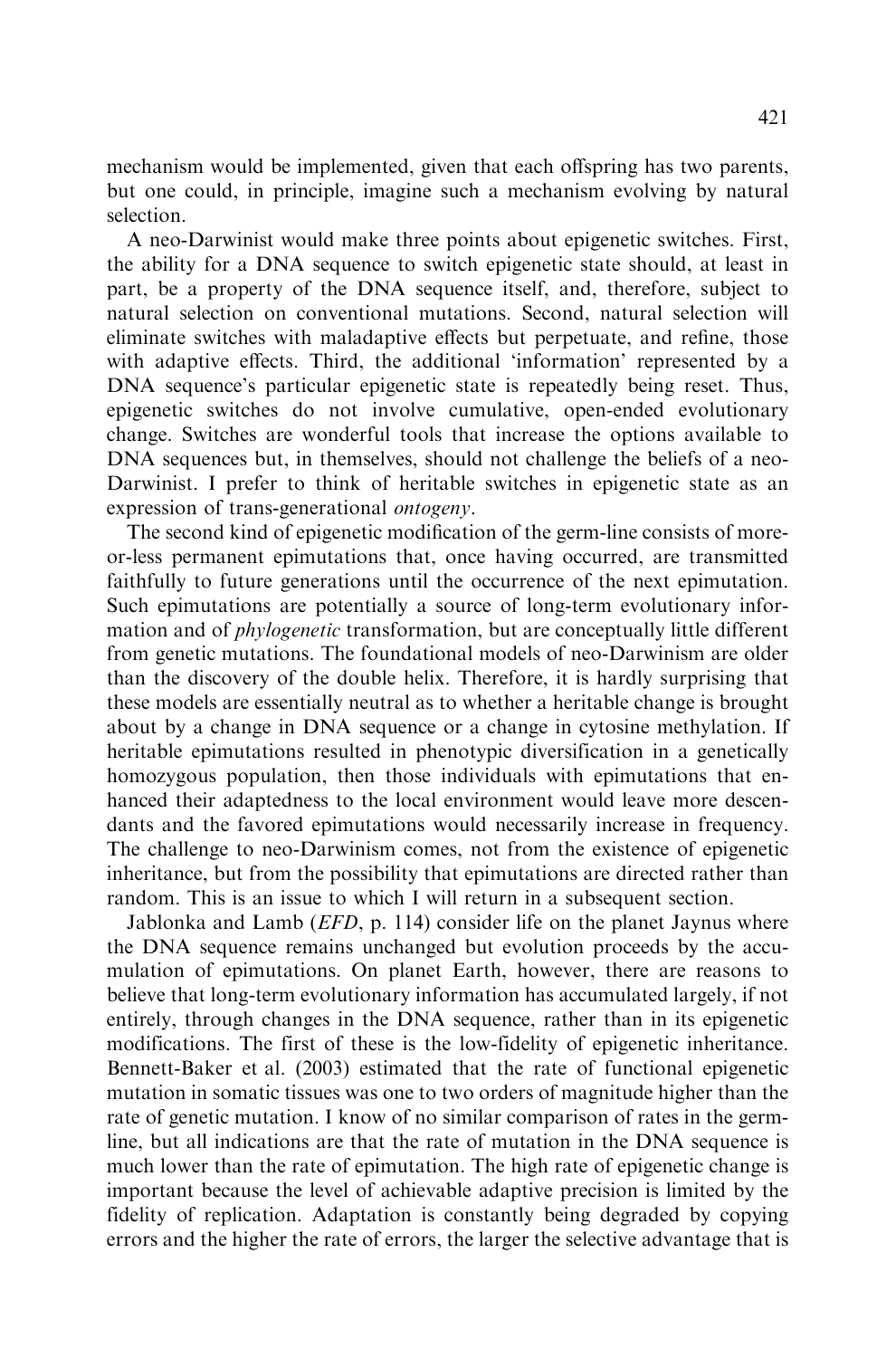required to maintain previous adaptation. Thus, small selective advantages are unable to be maintained in the presence of low-fidelity replication. Therefore, significant adaptations are expected to be encoded genetically rather than epigenetically.

Jablonka and Lamb (*EFD*, p. 142) cite the peloric form of *Linaria vulgaris* as an example of a ''fairly stable epimutation.'' Linaria vulgaris normally has flowers with bilateral symmetry. In 1742, Linnaeus discovered a specimen of L. vulgaris with radially symmetric flowers that he called Peloria (Gustafsson 1979). Recently, Cubas et al. (1999) have shown that the *peloric* phenotype was due to a change of methylation at the cycloidea locus and not due to any change in the DNA sequence. At least, that is the way the story was sold to the editors of Nature. Linnaeus' Peloria died but peloric plants were rediscovered at a nearby site in 1953 (Gustafsson 1979). Peloric plants have also been found scattered over most of Europe and have occurred spontaneously in cultivation (de Vries 1910). The peloric specimen used by Cubas et al. (1999) was obtained from the United Kingdom (see fine print in their Acknowledgements). No evidence was provided for an unbroken chain of provenance from this specimen back to Linnaeus' plant, and this seems unlikely. The epimutation studied by Cubas et al. was highly unstable. Three out of five peloric  $F_2$  individuals produced wild-type branches after several years growth in the greenhouse (see their Methods section). Genetic mutations at the cycloidea locus in a related species cause a peloric phenotype (Luo et al. 1996). Thus, it is highly unlikely that the British specimen was a descendant of Linnaeus' specimen and there is no way of knowing whether Linnaeus' plant had an epimutation or a mutation at the *cycloidea* locus. Bilateral floral symmetry has been derived several times independently from radial symmetry as an adaptation for specialized methods of insect pollination (Cubas 2004). Therefore, the peloric epimutation resulted in a loss of adaptation and a reversion to an ancestral symmetry, rather than the production of an evolutionarily novel structure.

A second reason for the primacy of the DNA sequence in the accumulation of long-term evolutionary information is its relative information density. A 1-kb DNA sequence is separated from 4,000 other sequences by the change of a single nucleotide, and the universe of possible 1-kb sequences that is open to evolutionary search is an astronomical  $4^{1000}$ . The number of possible epigenetic states available to any particular 1-kb sequence is unknown, but is almost certainly many, many orders of magnitude smaller. For this reason, sequencebased evolution can achieve a specificity that is unattainable by known mechanisms of epigenetic change. From an evolutionary perspective, epigenetic variation is, for the most part, likely to be subservient to the evolving DNA sequence. That is, the machinery of epigenetic modification (DNA methyltransferases, histone deacetylases, etc.) is encoded by the DNA sequence and whether a particular sequence is subject to a particular epigenetic modification will be partly dependent on properties of the sequence itself.

The primacy of the DNA sequence as a source of hereditary information is suggested by the effects of inactivating the maintenance methyltransferase gene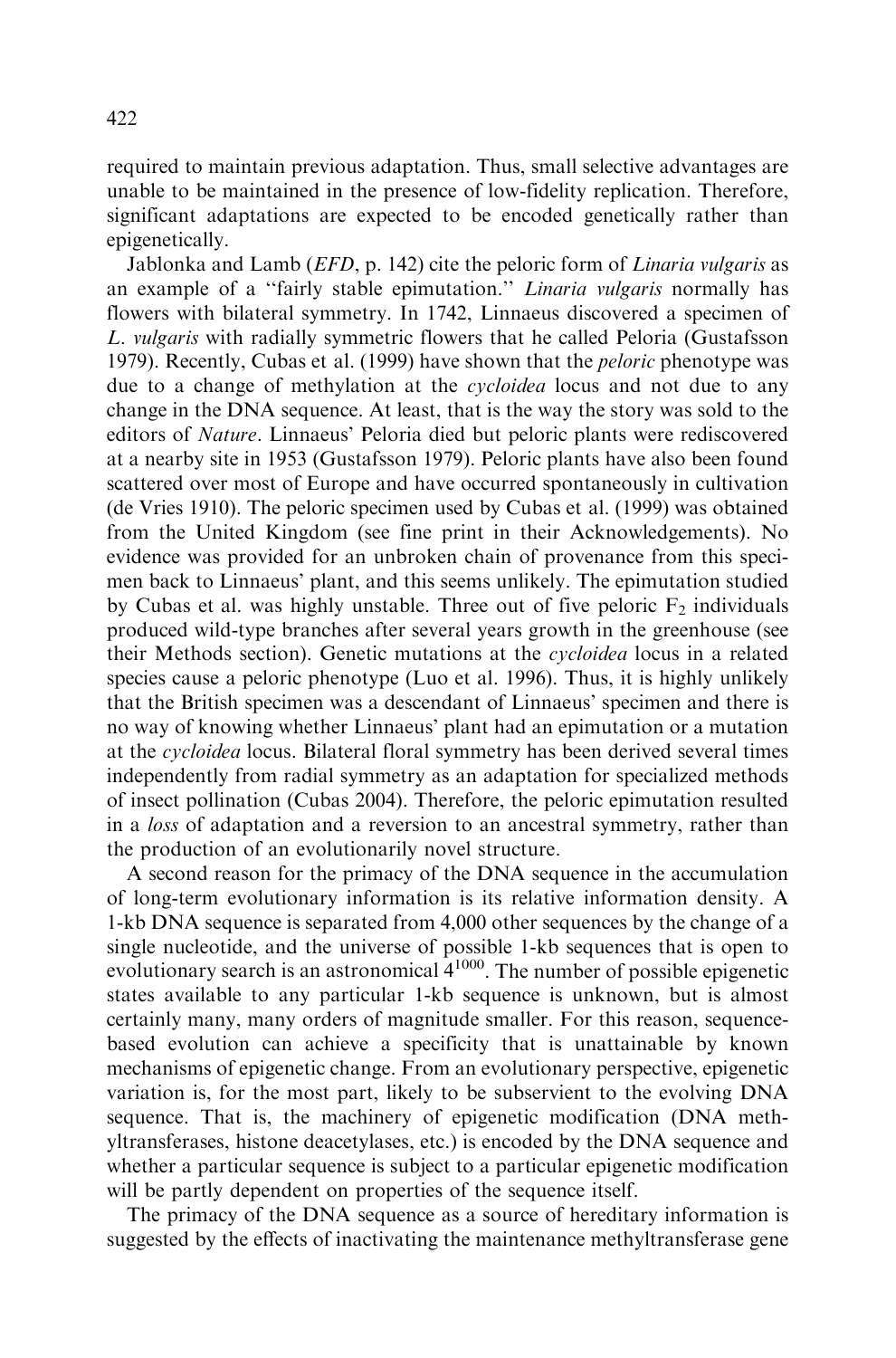(*Dnmt1*) in embryonic stem cells. These cells were able to proliferate, but could not maintain methylation patterns and were unable to form differentiated tissues. Therefore, cytosine methylation performs an essential function during development. However, re-introduction of *Dnmt1* into these cells restored the heritable transmission of methylation patterns through mitosis and restored the cells' ability to differentiate. Moreover, the transformed cells were able to colonise the germlines of chimeric mice and their DNA sequences could be successfully transmitted to normal fertile offspring (Tucker et al. 1996). Therefore, all of the information necessary to reconstitute the correct pattern of methylation appears to have been present in the DNA sequence, but required the presence of the appropriate DNA-encoded machinery for its expression. The initial inactivating mutation erased all the 'information' present in the pattern of methylation, yet none of this information was necessary to restore the 'message' transmitted through the germline.

Modern neo-Darwinists do not deny that epigenetic mechanisms play an important role during development nor do they deny that these mechanisms enable a variety of adaptive responses to the environment. Recurrent, predictable changes of epigenetic state provide a useful set of switches that allow genetically-identical cells to acquire differentiated functions and allow facultative responses of a genotype to environmental changes (provided that 'similar' changes have occurred repeatedly in the past). However, most neo-Darwinists would claim that the ability to adaptively switch epigenetic state is a property of the DNA sequence (in the sense that alternative sequences would show different switching behavior) and that any increase of adaptedness in the system has come about by a process of natural selection. Variant sequences that undergo maladaptive switches do not leave descendants whereas variant sequences that fortuitously undergo adaptive responses to environmental stimuli are perpetuated and become the foci for further adaptive refinement through the natural selection of random mutations.

### The inheritance of acquired characters

''... it has become evident to me that the meaning of 'acquired character' is elastic to an amazing degree, capable of marvellous contraction or expansion to suit the individual needs of any and all controversialists, be they NeoDarwinian or NeoLamarckian.'' (Nutting 1892)

For most biologists and the general public, a Lamarckian is someone who believes in ''the inheritance of acquired characters.'' But what does this phrase mean? Different implicit definitions of 'acquired' can allow Dawkins (1987) to emphatically deny the inheritance of acquired characters and Varmuza (2003b) to equally emphatically affirm their inheritance. Varmuza, like Waddington before her, is a developmental biologist and interpets terms such as ''acquired,''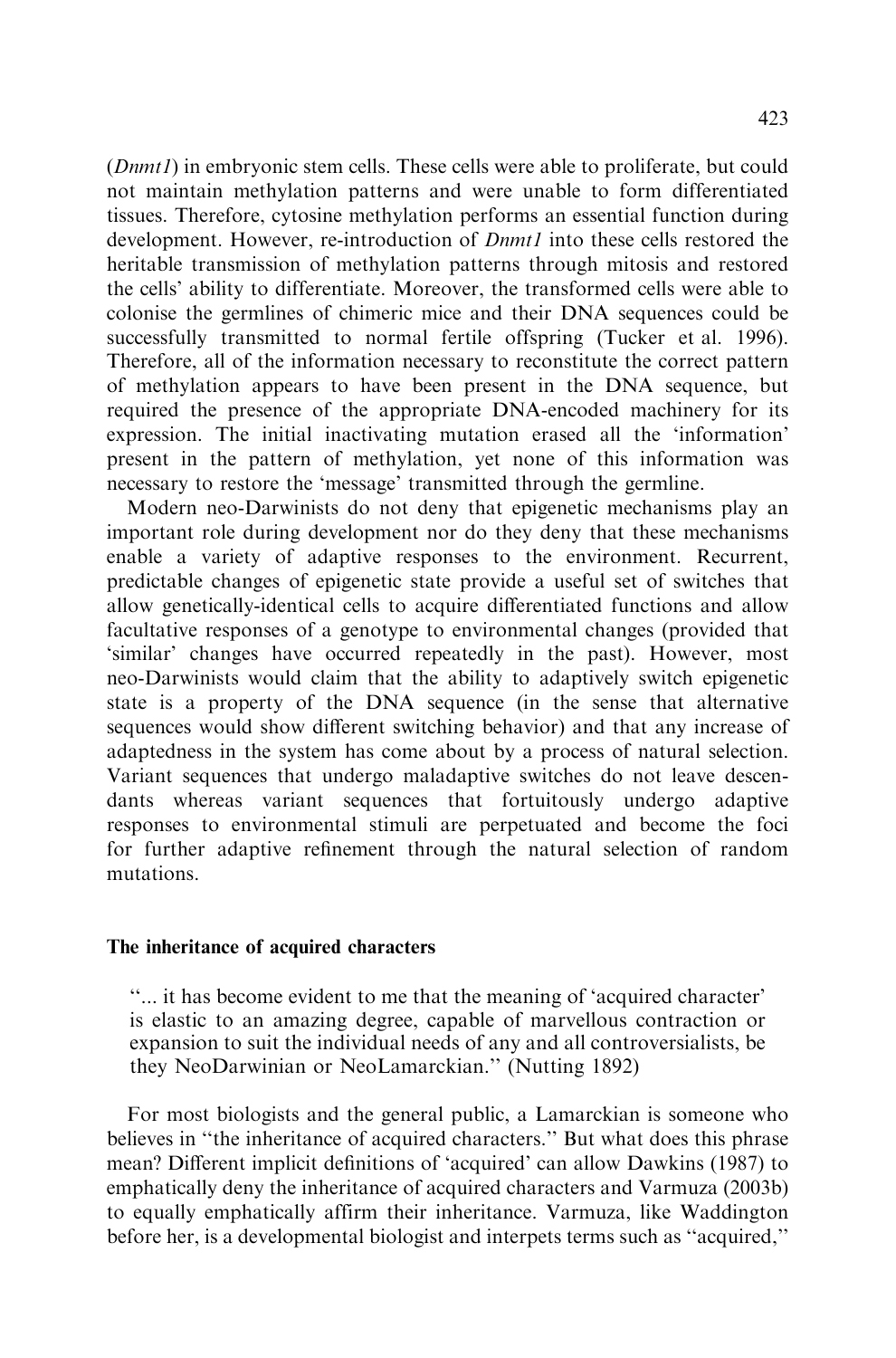''inherited,'' ''adaptation,'' and ''cause'' with subtly different connotations from those which would be assumed by a neo-Darwinist addressing the evolutionary (phylogenetic), rather than developmental (ontogenetic), origins of adaptation.<sup>5</sup> I will therefore commit 'heresy' and concede that there is a sense in which epigenetics allows the inheritance of acquired characters and that the characters thus inherited can increase the adaptedness of an organism to its environment. However, I will argue that this sense does not contradict fundamental tenets of 'orthodox' neo-Darwinism.

Suppose that dietary supplements of folate cause epimutations of germ-cell DNA and these epimutations are inherited by offspring (Waterland and Jirtle 2003). An acquired character has been inherited. However, if an epimutation is an acquired character merely because it is induced by the environment, then a genetic mutation, caused by exposure to radiation or a chemical mutagen, is also an acquired character. Under such a definition, the inheritance of acquired characters becomes no more than a statement that some causes of variation are heritable, one of the fundamental assumptions of Darwinism.

Now consider the case of genomic imprinting. A gene acquires a particular methylation pattern when it passes through a male germ-line and a different pattern when it passes through a female germ-line. These patterns are inherited by offspring and influence where and when the gene is expressed. The process is directed, rather than random. An acquired character has been inherited but, from a longer-term perspective, the methylation of DNA merely alternates between the maternal and paternal pattern, without ongoing evolutionary change. Finally, consider Waddington's model of genetic assimilation. A character that was conditional on an environmental stimulus comes to be expressed in all individuals, independently of the environment. An acquired character has been transformed into an inherited character, even though all heritable changes originate as germ-line mutations.

Adaptation has historically referred to two processes in biology. The first process is the adaptive response of an individual organism to its particular environment (adaptation<sub>1</sub>). A classic example is the hypertrophy of the forearms of the village blacksmith. Another is darkening of the skin in response to ultraviolet radiation. Such adaptive responses are often considered to be acquired characters (or characters that are induced by the environment). The second process is the change in the heritable properties of organisms over evolutionary time that makes organisms more suited to their environments (adaptation<sub>2</sub>). Neo-Darwinists believe that phylogenetic adaptation (adaptation<sub>2</sub>) occurs by natural selection of random genetic variation and that among the products of natural selection are processes of ontogenetic adaptation (adaptation<sub>1</sub>). Neo-Lamarckians believe that ontogenetic adaptation (adaptation<sub>1</sub>) can be a source of phylogenetic adaptation (adaptation<sub>2</sub>). A nuanced position is that adaptation<sub>1</sub> facilitates adaptation<sub>2</sub>. For example, new blood vessels grow to where they are needed because hypoxic cells release a signal that enhances vascular growth (adaptation<sub>1</sub>). This mechanism ensures that an organ will automatically be supplied with blood vessels whenever it evolves a new size or shape (adaptation<sub>2</sub>) (Kirschner and Gerhart 2005; pp. 169–171). As a final snarl in this semantic tangle, characters produced by adaptation<sub>1</sub> or adaptation<sub>2</sub>, especially by the latter, are called *adaptations* (adaptation<sub>3</sub>). There is plenty of scope for mutual misunderstanding in discussions of adaptation.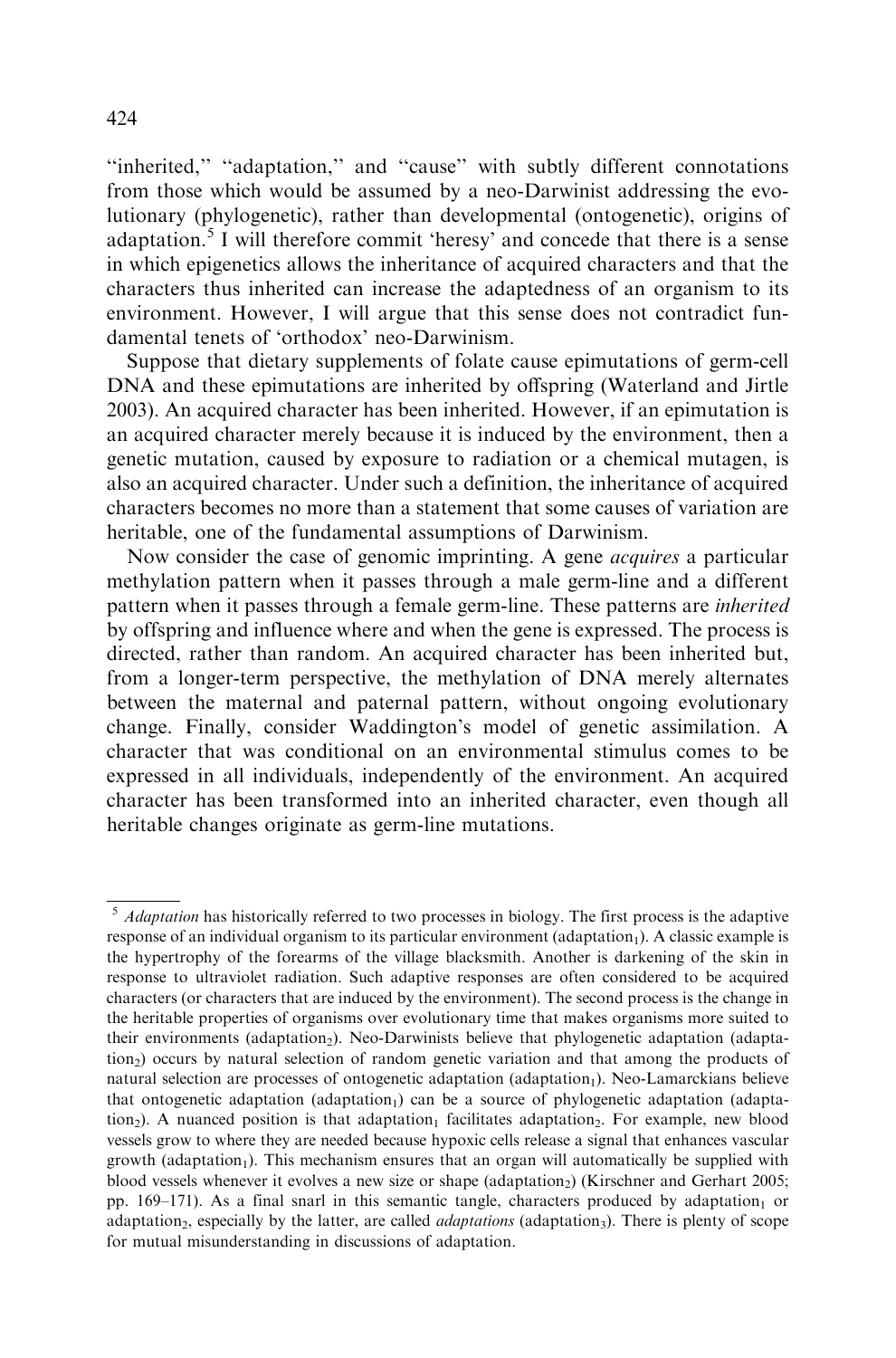None of these examples involve the kind of direct inheritance of somatic changes that Weismann criticized, and that Dawkins denies, but all can be legitimately described as the inheritance of acquired characters because the latter phrase has no universally accepted meaning. If I could choose, I would ban discussion of 'the inheritance of acquired characters' and talk separately of the inheritance of mutilations, the inheritance of the effects of use and disuse, the inheritance of methylation patterns, the acquisition and inheritance of DNA-bearing plasmids, and so on. If this step were taken, one would find broad consensus on most questions of fact: mutilations and the effects of use and disuse are not inherited<sup>6</sup>; some methylation marks are inherited. For each proposed mechanism, one could then address substantive questions such as whether inheritance is restricted to mitotically-dividing cells or can pass through meiosis; whether the mechanism results in an accumulation of evolutionary information or merely an alternation among a limited number of predetermined states, and so on.

Jablonka and Lamb proudly identify themselves as modern Lamarckians. Three quotations will give the flavor of their version of Lamarckism. First, ''Darwinian evolution can include Lamarckian processes, because the heritable variation on which selection acts is not entirely blind to function; some of it is induced or 'acquired' in response to the conditions of life'' (EFD, p. 102). Second, ''For most biologists, ... when the heredity material (or process) is not constant from generation to generation, but can be modified by the effects of the environment or the organism's activities  $-$  it qualifies as Lamarckian inheritance'' (EFD, p. 229). Third, ''whenever heredity is 'soft,' in the sense that what is inherited is molded by environmental and developmental factors, it is considered 'Lamarckian''' (EFD, p. 361). Their Lamarckian challenge to neo-Darwinism appears to make two interrelated claims: that the environment and an organism's activities can influence what is inherited; and that some heritable variation is purposeful rather than random. The first claim has been addressed above in my discussion of the inheritance of acquired characters. I turn to the question of purpose in the next section.

### Evolutionary teleology

''But the philosophical significance of natural selection lies in the fact, that it shows us how to explain the origin of useful, well-adapted structures purely by mechanical forces and without having to fall back on a

 $6$  Sonneborn's studies of cortical inheritance in ciliates (see EFD pp. 121–122) provide an unusual example in which mutilations are inherited. 'Inheritance' of an inverted row of cilia in these experiments probably involves a direct templating mechanism, with the 'acquired' character transmitted directly from mother to daughter cell without an intervening process of 'ontogeny' during which the character is not present.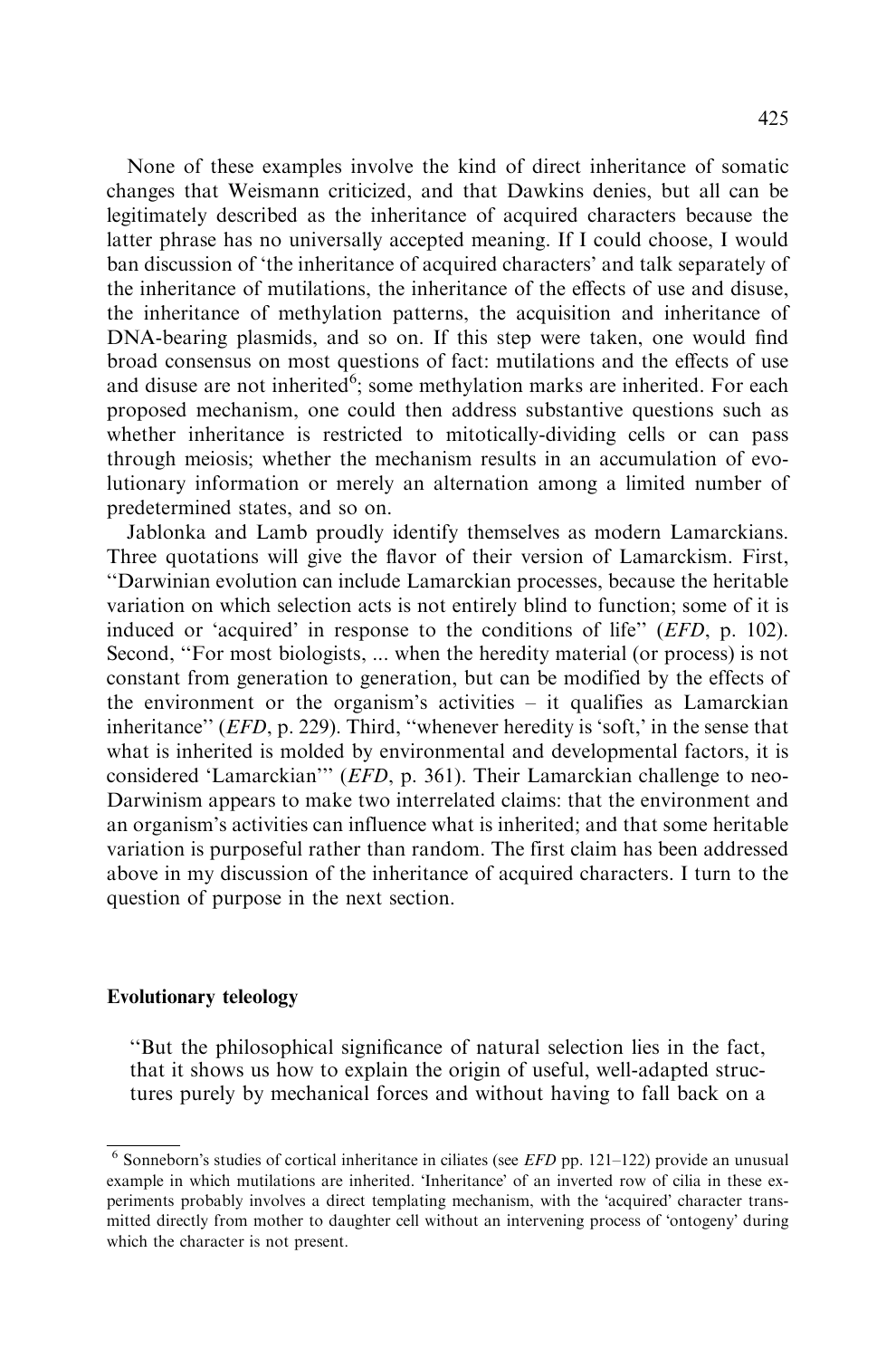directive force. We are thus for the first time in a position to understand, in some degree, the marvellous adaptation of the organism to an end, without having to call to our aid any supernaturally intrusive force on the part of the Creator.'' (Weismann 1904, p. 55; emphasis in original)

''When all four inheritance systems and the interaction between them are taken into account, a very different view of Darwinian evolution emerges. It is a view that may relieve the frustration that many people feel with the prevalent gene-centered approach, because it is no longer necessary to attribute the adaptive evolution of every biological structure and activity, including human behavior, to the selection of chance genetic variations that are blind to function.'' (EFD, p. 2; emphasis added).

Jablonka and Lamb's frustration with neo-Darwinism is with the pre-eminence that is ascribed to undirected, random sources of heritable variation. The meaning of 'random mutation' is frequently misunderstood, however. The variation generated by mutation is said to be random if it is not directed to produce a predetermined adaptive end. However, the focal sequences around which variation is generated occur in highly non-random locations in the immense realm of sequence space because of the cumulative effects of past natural selection. The non-randomness of a focal sequence can be considered to be a measure of the accumulation of evolutionary information. The source of this information is the environment, broadly construed.

Modern neo-Darwinists posit a two-way flow of information between genotype and phenotype that is an implicit consequence of the recursive nature of replicator dynamics. Effects can be causes. Genotypes interact with the environment to produce phenotypes and then phenotypes interact with the environment to determine which genotypes are replicated to become the focus for the next round of 'random' mutation. By this process genotypes comes to refer to the environment and to have purposes with respect to the environment.

There is an irony in appeals to Lamarckian processes to find a purposefulness that is lacking in neo-Darwinism, because I am yet to hear a coherent explanation of how the inheritance of acquired characters can, by itself, be a source of intentionality. Rather, the intentionality of Lamarckian systems is always built into the system, and must arise by some other process. I find Dennett's concepts of 'cranes' useful in this context. Dennett defines a crane as

''... a subprocess or special feature of a design process that can be demonstrated to permit the speeding up of the basic, slow process of natural selection, and that can be demonstrated to be itself the predictable (or retrospectively explicable) product of the basic process.'' (Dennett 1995, p. 76)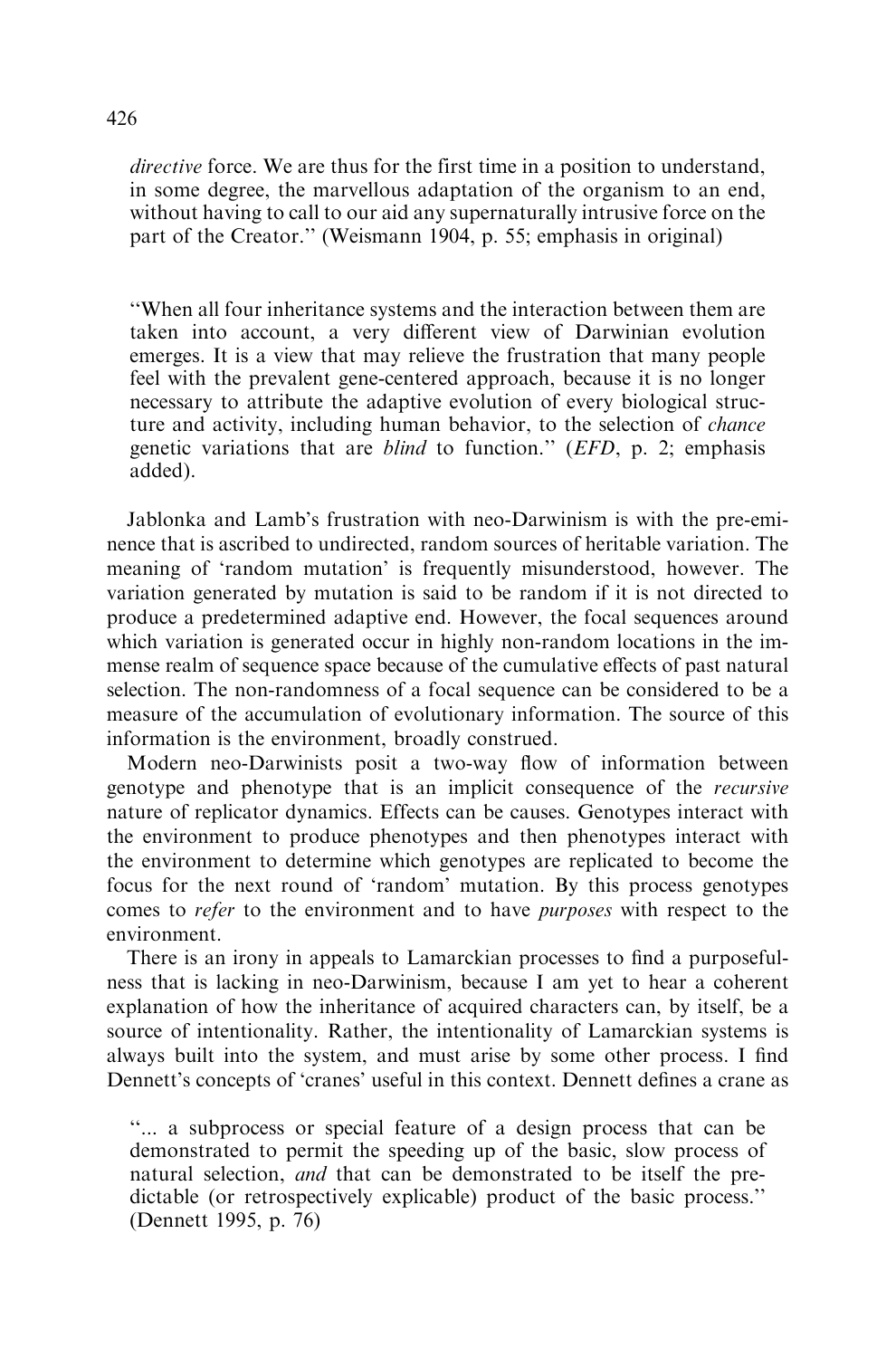Systems of adaptive directed mutation and epimutation exist, but these are cranes. How else could their purposefulness have originated except by natural selection of 'random' mutations? Our ability to learn from trial and error, and from observing others' behavior, is a very powerful crane that generates purposeful behaviors without the wastefulness of natural selection. But the ability to learn and the kinds of things that we can and cannot learn are themselves products of natural selection. There is no reason, in principle, why a system for the inheritance of acquired characters cannot evolve by natural selection, given a strong enough selective advantage and appropriate genetic variation. One can imagine a system that detects the hypertrophy of a blacksmith's arms, signals this hypertrophy to spermatogonia in his testes, and there causes an epigenetic change that results in his sons possessing more muscular forearms. But, how could such a system evolve, if not by natural selection? There is no problem with a telegram being sent in German and delivered in Chinese if the message passes through the hands of a German–Chinese translator in transit.

I was familiar with much of the evidence presented by Jablonka and Lamb, yet considered myself, and still consider myself, to be a rather orthodox neo-Darwinist. Jablonka and Lamb accept that the intentionality of the 'instructional' systems they describe originates in natural selection, at some level, but consider themselves heretical neo-Lamarckians. Most of our disagreements are matters of preference, of how we choose to define terms, and of the particular 'spin' we choose to put on evidence. But such choices can have important consequences for how one understands biological systems. Jablonka and Lamb want to get rid of hard distinctions between soma and germ-line, replicators and vehicles, physiology/development and evolution, genotype and phenotype, ontogeny and phylogeny, proximate and ultimate explanations. These artificial distinctions, they believe, obscure more than they reveal. Questions of development, heredity, and evolution are too interdependent to separate (EFD, p. 102). Others may believe that the distinctions are still important to promote clarity of thinking. It behoves all evolutionary biologists to periodically question the utility of their basic conceptual tools.

#### **References**

- Bennett-Baker P.E., Wikowski J. and Burke D.T. 2003. Age-associated activation of epigenetically repressed genes in the mouse. Genetics 165: 2055–2062.
- Cubas P. 2004. Floral zygomorphy, the recurring evolution of a successful trait. BioEssays 26: 1175–1184.
- Cubas P., Vincent C. and Coen E. 1999. An epigenetic mutation responsible for natural variation in floral symmetry. Nature 401: 157–161.
- Dawkins R. 1987. The Blind Watchmaker. W. W. Norton, New York.

Dennett D.C. 1995. Darwin's Dangerous Idea. Simon & Schuster, New York.

de Vries H. 1910. The mutation theory. Experiments and observations on the origin of species in the vegetable kingdom, Vol. II. The origin of varieties by mutation. (translated by J.B. Farmer and A.D. Darbishire). Open Court Publishing, Chicago.